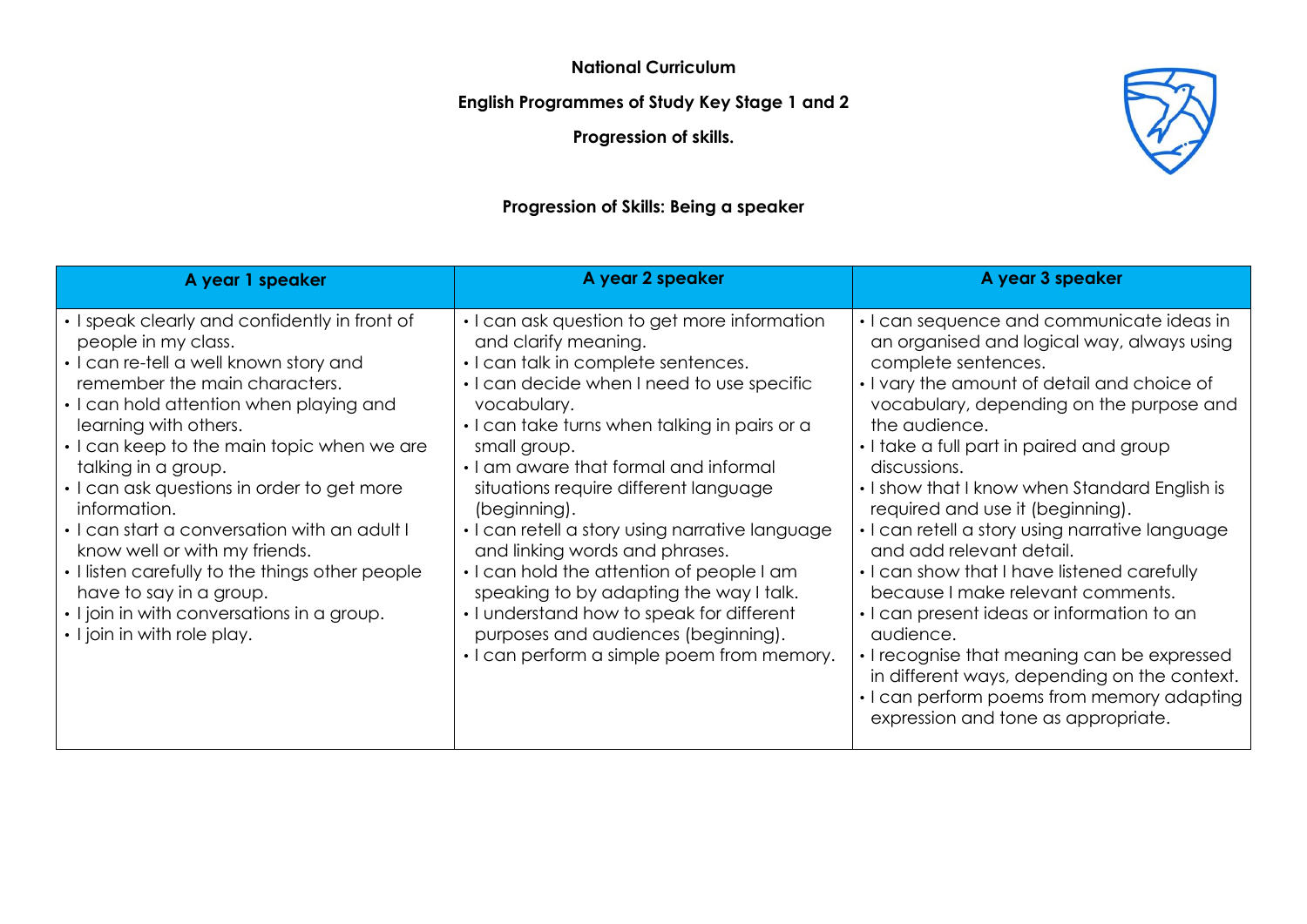| A year 4 speaker                                                                                                                                                                                                                                                                                                                                                                                                                                                                                                                                                                                                                                                                                                                                                                                                               | A year 5 speaker                                                                                                                                                                                                                                                                                                                                                                                                                                                                                                                                                                                                                                                                                                                                                                                                                                                                                                                                                                                                          | A year 6 speaker                                                                                                                                                                                                                                                                                                                                                                                                                                                                                                                                                                                                                                                                                                                                                                                                                                                                                                                                                                                                                                                                                                                               |  |
|--------------------------------------------------------------------------------------------------------------------------------------------------------------------------------------------------------------------------------------------------------------------------------------------------------------------------------------------------------------------------------------------------------------------------------------------------------------------------------------------------------------------------------------------------------------------------------------------------------------------------------------------------------------------------------------------------------------------------------------------------------------------------------------------------------------------------------|---------------------------------------------------------------------------------------------------------------------------------------------------------------------------------------------------------------------------------------------------------------------------------------------------------------------------------------------------------------------------------------------------------------------------------------------------------------------------------------------------------------------------------------------------------------------------------------------------------------------------------------------------------------------------------------------------------------------------------------------------------------------------------------------------------------------------------------------------------------------------------------------------------------------------------------------------------------------------------------------------------------------------|------------------------------------------------------------------------------------------------------------------------------------------------------------------------------------------------------------------------------------------------------------------------------------------------------------------------------------------------------------------------------------------------------------------------------------------------------------------------------------------------------------------------------------------------------------------------------------------------------------------------------------------------------------------------------------------------------------------------------------------------------------------------------------------------------------------------------------------------------------------------------------------------------------------------------------------------------------------------------------------------------------------------------------------------------------------------------------------------------------------------------------------------|--|
| • I ask questions to clarify or develop my<br>understanding.<br>· I can sequence, develop and<br>communicate ideas in an organised and<br>logical way, always using complete<br>sentences.<br>. I show that I understand the main point and<br>the details in a discussion.<br>. I adapt what I am saying to the needs of<br>the listener or audience (increasingly).<br>. I show that I know that language choices<br>vary in different contexts.<br>• I can present to an audience using<br>appropriate intonation; controlling the tone<br>and volume so that the meaning is clear.<br>. I can justify an answer by giving evidence.<br>. I use Standard English when it is required.<br>• I can perform poems or plays from memory,<br>conveying ideas about characters and<br>situations by adapting expression and tone. | • I can engage the listener by varying my<br>expression and vocabulary.<br>· I adapt my spoken language depending on<br>the audience, the purpose or the context.<br>• I can develop my ideas and opinions,<br>providing relevant detail.<br>• I can express my point of view.<br>. I show that I understand the main points,<br>including implied meanings in a discussion.<br>• I listen carefully in discussions. I make<br>contributions and ask questions that are<br>responsive to others' ideas and views.<br>. I use Standard English in formal situations.<br>• I am beginning to use hypothetical<br>language to consider more than one<br>possible outcome or solution.<br>• I can perform my own compositions, using<br>appropriate intonation and volume so that<br>meaning is clear.<br>• I can perform poems and plays from<br>memory, making careful choices about how<br>I convey ideas. I adapt my expression and<br>tone.<br>• I begin to select the appropriate register<br>according to the context. | . I talk confidently and fluently in a range of<br>situations, using formal and Standard English,<br>if necessary.<br>. I ask questions to develop ideas and take<br>account of others' views.<br>• I explain ideas and opinions giving reasons<br>and evidence.<br>· I take an active part in discussions and can<br>take on different roles.<br>. I listen to, and consider the opinions of,<br>others in discussions.<br>. I make contributions to discussions,<br>evaluating others' ideas and respond to<br>them.<br>. I can sustain and argue a point of view in a<br>debate, using the formal language of<br>persuasion.<br>• I can express possibilities using hypothetical<br>and speculative language.<br>• I engage listeners through choosing<br>appropriate vocabulary and register that is<br>matched to the context.<br>• I can perform my own compositions, using<br>appropriate intonation, volume and<br>expression so that literal and implied<br>meaning is clear.<br>· I can perform poems and plays from<br>memory, making deliberate choices about<br>how to convey ideas about characters,<br>contexts and atmosphere. |  |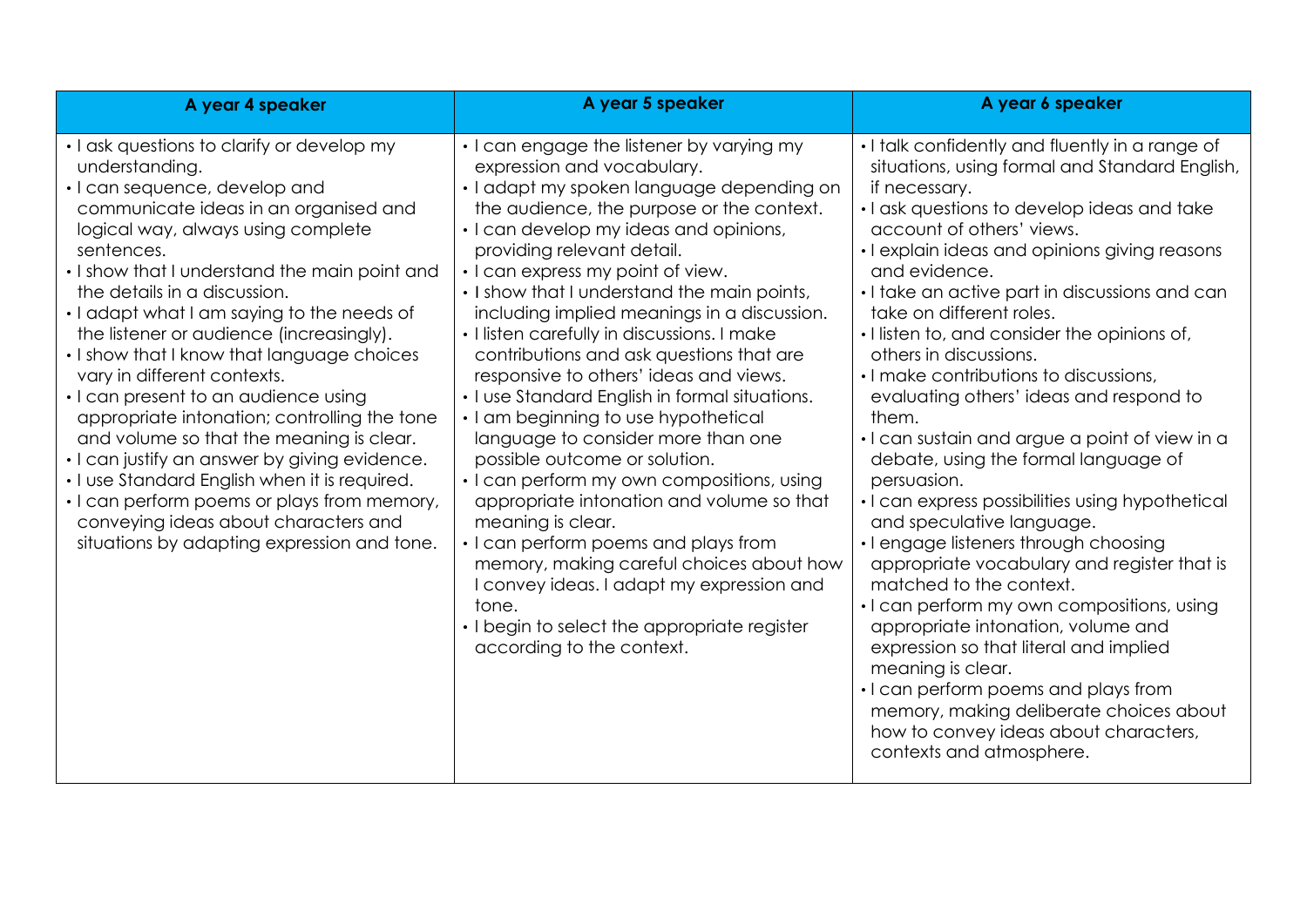# **Progression of Skills: Being a Reader**

| A year 1 reader                                                                                                                                                                                                                                                                                                                                                                                                                                                                                                                                                                                                                         |                                                                                                                                                                                                                                                                                                                                                                                                                                                                                                                                                                                                                                                                                                                  |
|-----------------------------------------------------------------------------------------------------------------------------------------------------------------------------------------------------------------------------------------------------------------------------------------------------------------------------------------------------------------------------------------------------------------------------------------------------------------------------------------------------------------------------------------------------------------------------------------------------------------------------------------|------------------------------------------------------------------------------------------------------------------------------------------------------------------------------------------------------------------------------------------------------------------------------------------------------------------------------------------------------------------------------------------------------------------------------------------------------------------------------------------------------------------------------------------------------------------------------------------------------------------------------------------------------------------------------------------------------------------|
| <b>Word reading</b><br>• I can match all 40+ graphemes to their phonemes.<br>· I can blend sounds in unfamiliar words.<br>· I can divide words into syllables.<br>· I can read compound words.<br>. I can read words with contractions and understand that the<br>apostrophe represents the missing letters.<br>• I can read phonetically decodable words.<br>• I can read words that end with 's, -ing, -ed, -est<br>. I can read words, which start with un-.<br>· I can add -ing, -ed and -er to verbs. (Where no change is needed<br>to the root word)<br>. I can read words of more than one syllable that contain taught<br>GPCs. | Comprehension<br>. I can say what I like and do not like about a text.<br>. I can link what I have heard or read to my own experiences.<br>· I can retell key stories orally using narrative language.<br>. I can talk about the main characters within a well known story.<br>• I can learn some poems and rhymes by heart.<br>. I can use what I already know to understand texts.<br>• I can check that my reading makes sense and go back to correct<br>when it doesn't.<br>. I can draw inferences from the text and/or the illustrations.<br>(Beginning)<br>. I can make predictions about the events in the text.<br>. I can explain what I think a text is about.                                        |
| A year 2 reader                                                                                                                                                                                                                                                                                                                                                                                                                                                                                                                                                                                                                         |                                                                                                                                                                                                                                                                                                                                                                                                                                                                                                                                                                                                                                                                                                                  |
| <b>Word reading</b><br>· I can decode automatically and fluently.<br>. I can blend sounds in words that contain the graphemes we have<br>learnt.<br>• I can recognise and read alternative sounds for graphemes.<br>• I can read accurately words of two or more syllables that contain<br>the same GPCs.<br>. I can read words with common suffixes.<br>· I can read common exception words.<br>· I can read and comment on unusual correspondence between<br>grapheme and phoneme.<br>. I read most words quickly and accurately when I have read them<br>before without sounding out and blending.                                   | Comprehension<br>· I can talk about and give an opinion on a range of texts.<br>• I can discuss the sequence of events in books and how they<br>relate to each other.<br>· I use prior knowledge, including context and vocabulary, to<br>understand texts.<br>. I can retell stories, including fairy stories and traditional tales.<br>• I can read for meaning and check that the text makes sense. I<br>go back and re-read when it does not makes sense.<br>• I can find recurring language in stories and poems.<br>. I can talk about my favourite words and phrases in stories and<br>poems.<br>• I can recite some poems by heart, with appropriate<br>intonation.<br>• I can answer and ask questions. |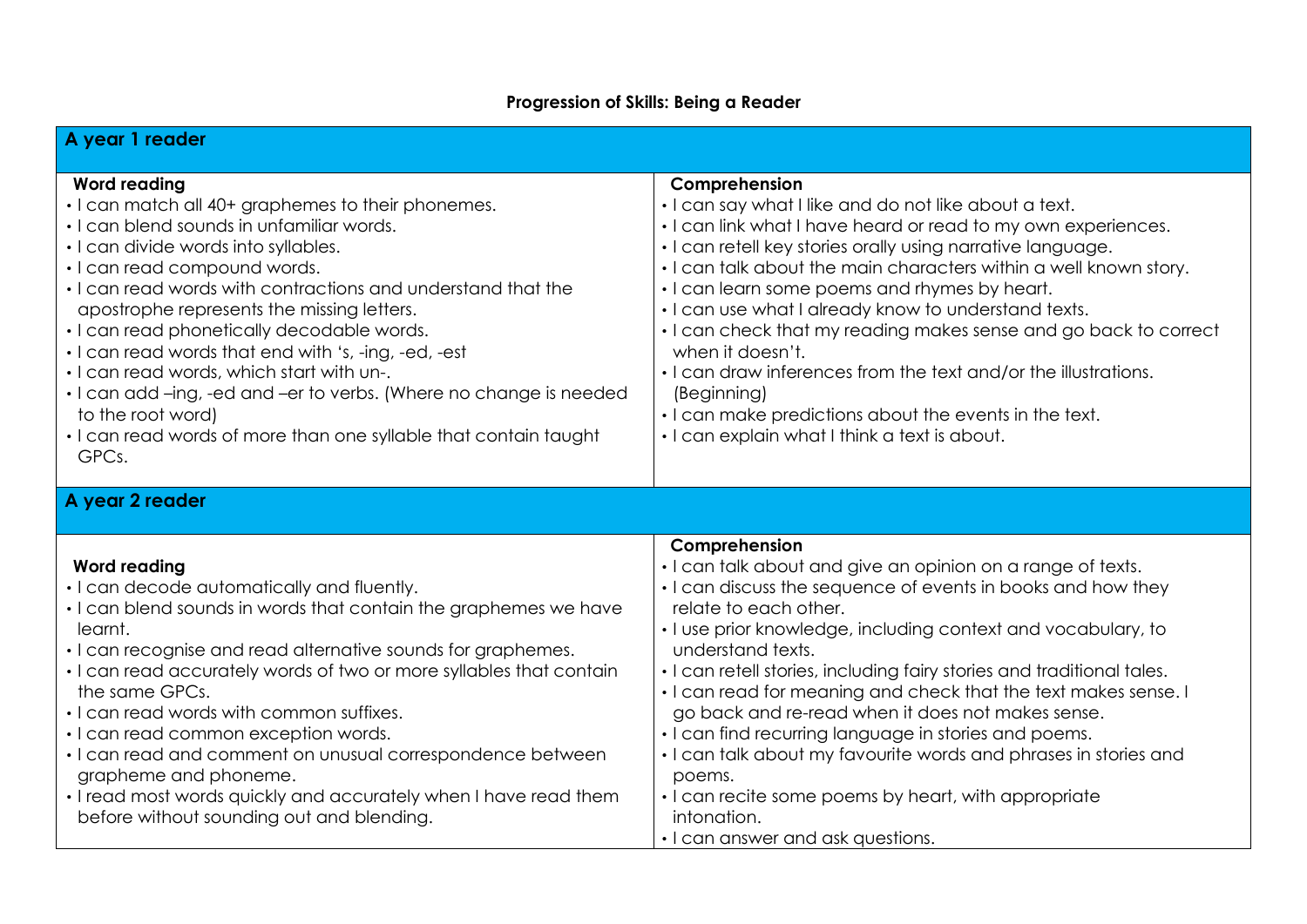| • I can read most suitable books accurately, showing fluency and<br>confidence.                                                                                                                                                                                                                                                                                             | · I can make predictions based on what I have read.<br>• I can draw (simple) inferences from illustrations, events,<br>characters' actions and speech.                                                                                                                                                                                                                                                                                                                                                                                                                                                                                                                                                                                                                                                                                                                                                                                                                                                                                                    |
|-----------------------------------------------------------------------------------------------------------------------------------------------------------------------------------------------------------------------------------------------------------------------------------------------------------------------------------------------------------------------------|-----------------------------------------------------------------------------------------------------------------------------------------------------------------------------------------------------------------------------------------------------------------------------------------------------------------------------------------------------------------------------------------------------------------------------------------------------------------------------------------------------------------------------------------------------------------------------------------------------------------------------------------------------------------------------------------------------------------------------------------------------------------------------------------------------------------------------------------------------------------------------------------------------------------------------------------------------------------------------------------------------------------------------------------------------------|
| A year 3 reader                                                                                                                                                                                                                                                                                                                                                             |                                                                                                                                                                                                                                                                                                                                                                                                                                                                                                                                                                                                                                                                                                                                                                                                                                                                                                                                                                                                                                                           |
| <b>Word reading</b><br>• I can apply knowledge of root words, prefixes and suffixes to read<br>aloud and to understand the meaning of unfamiliar words.<br>• I can read further exception words, noting the unusual<br>correspondences between spelling and sound.<br>• I attempt pronunciation of unfamiliar words drawing on prior<br>knowledge of similar looking words. | Comprehension<br>. I read a range of fiction, poetry, plays, and non-fiction texts.<br>. I can discuss the texts that I read.<br>• I can read aloud and independently, taking turns and listening to<br>others.<br>. I can explain how non-fiction books are structured in different ways<br>and can use them effectively.<br>• I can explain some of the different types of fiction books.<br>. I can ask relevant questions to get a better understanding of a text.<br>. I can predict what might happen based on details I have.<br>· I can draw inferences such as inferring a characters' feelings,<br>thoughts and motives from their actions.<br>. I can use a dictionary to check the meaning of unfamiliar words.<br>. I can identify the main point of a text.<br>. I can explain how structure and presentation contribute to the<br>meaning of texts.<br>• I can use non-fiction texts to retrieve information.<br>• I can prepare poems to read aloud and to perform, showing<br>understanding through intonation, tone, volume and action. |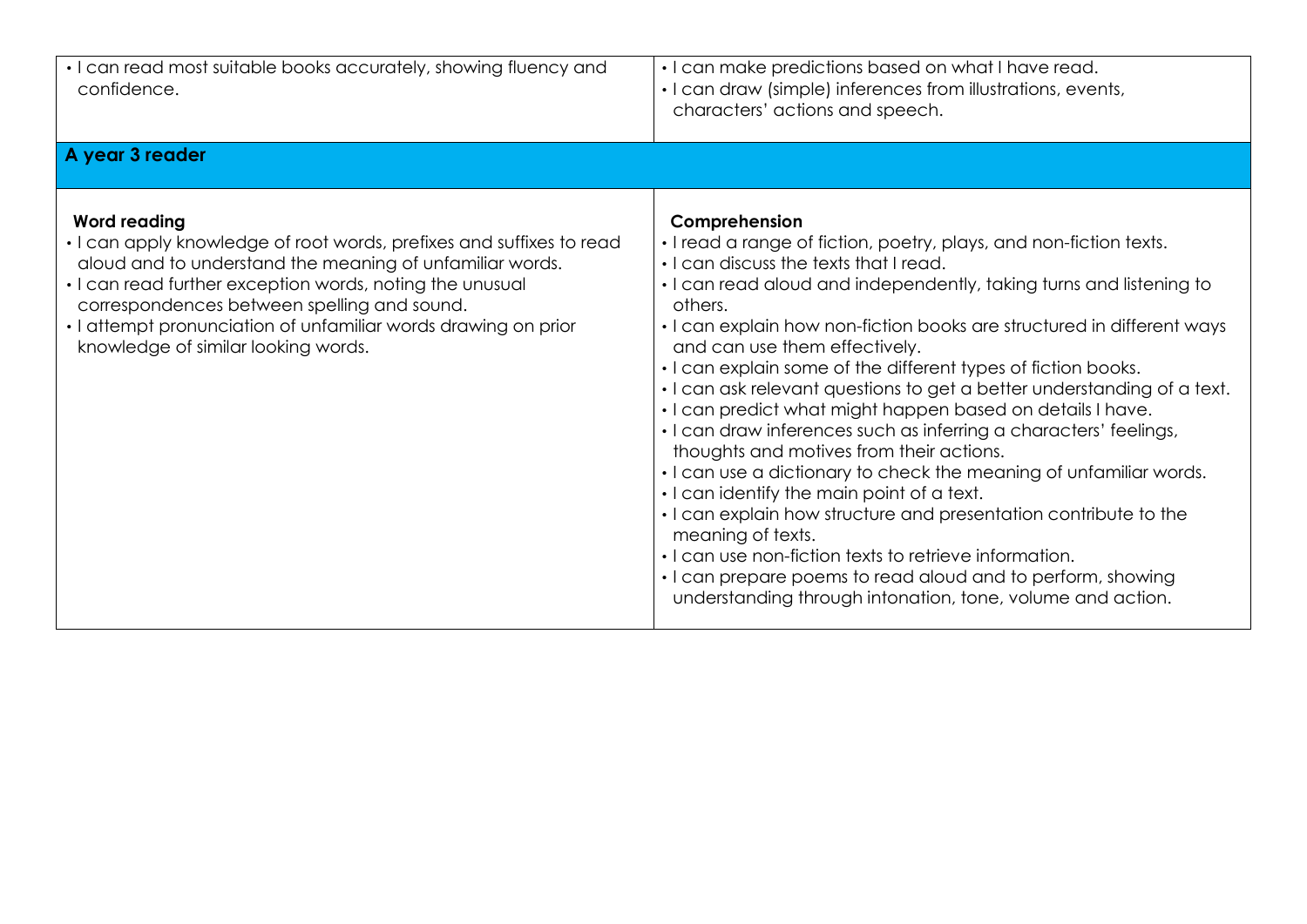### **A year 4 reader**

#### **Word reading**  • I can apply knowledge of root words, prefixes and suffixes to read aloud and to understand the meaning of unfamiliar words. • I can read further exception words, noting the unusual correspondences between spelling and sound. • I attempt pronunciation of unfamiliar words drawing on prior knowledge of similar looking words. **Comprehension**  • I know which books to select for specific purposes, especially in relation to science, geography and history learning. • I can use a dictionary to check the meaning of unfamiliar words. • I can discuss and record words and phrases that writers use to engage and impact on the reader. • I can identify some of the literary conventions in different texts. • I can identify the (simple) themes in texts. • I can prepare poems to read aloud and to perform, showing understanding through intonation, tone, volume and action. • I can explain the meaning of words in context. • I can ask relevant questions to improve my understanding of a text. • I can infer meanings and begin to justify them with evidence from the text. • I can predict what might happen from details stated and from the information, I have deduced. • I can identify where a writer has used precise word choices for effect to impact on the reader. • I can identify some text type organisational features, for example, narrative, explanation and persuasion. • I can retrieve information from non-fiction texts. • I can build on others' ideas and opinions about a text in discussion.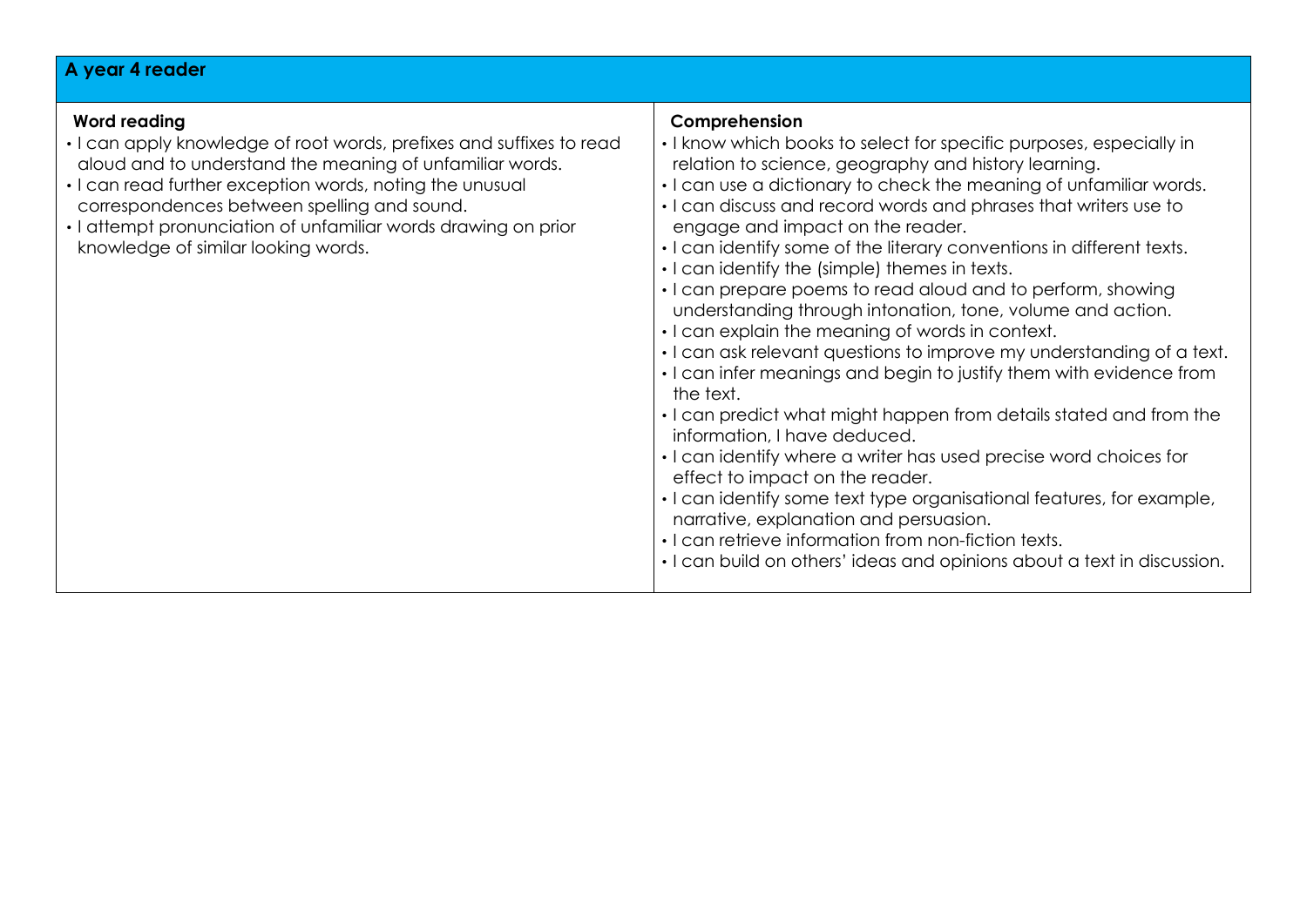# **A year 5 reader**

| • I can read non-fiction texts and identify the purpose, structure and<br>grammatical features, evaluating how effective they are.<br>knowledge of similar looking words.<br>· I can identify significant ideas, events and characters; and discuss<br>their significance.<br>· I can recite poems by heart, e.g. narrative verse, haiku.<br>. I can prepare poems and plays to read aloud and to perform,<br>showing understanding through intonation, tone, volume and<br>action. | Word reading<br>• I can apply knowledge of root words, prefixes and suffixes to read<br>aloud and to understand the meaning of unfamiliar words.<br>• I can read further exception words, noting the unusual<br>correspondences between spelling and sound.<br>• I attempt pronunciation of unfamiliar words drawing on prior<br>• I can re-read and read ahead to check for meaning. | Comprehension<br>. I am familiar with and can talk about a wide range of books and<br>text types, including myths, legends and traditional stories and<br>books from other cultures and traditions. I can discuss the features<br>of each. |
|-------------------------------------------------------------------------------------------------------------------------------------------------------------------------------------------------------------------------------------------------------------------------------------------------------------------------------------------------------------------------------------------------------------------------------------------------------------------------------------|---------------------------------------------------------------------------------------------------------------------------------------------------------------------------------------------------------------------------------------------------------------------------------------------------------------------------------------------------------------------------------------|--------------------------------------------------------------------------------------------------------------------------------------------------------------------------------------------------------------------------------------------|
|-------------------------------------------------------------------------------------------------------------------------------------------------------------------------------------------------------------------------------------------------------------------------------------------------------------------------------------------------------------------------------------------------------------------------------------------------------------------------------------|---------------------------------------------------------------------------------------------------------------------------------------------------------------------------------------------------------------------------------------------------------------------------------------------------------------------------------------------------------------------------------------|--------------------------------------------------------------------------------------------------------------------------------------------------------------------------------------------------------------------------------------------|

Τ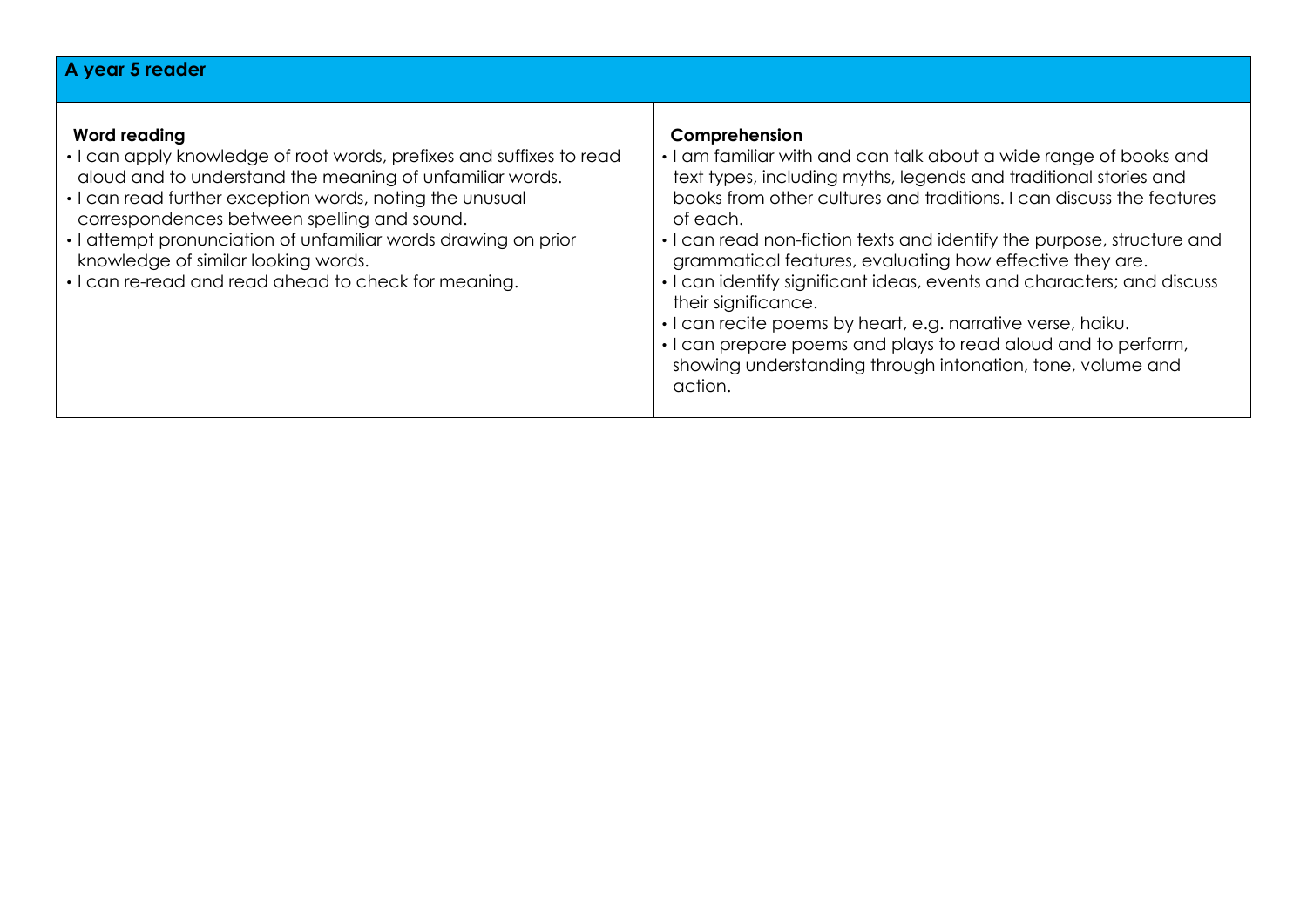#### **A year 6 reader Word reading**  • I can apply knowledge of root words, prefixes and suffixes to read aloud and to understand the meaning of unfamiliar words. • I use my combined knowledge of phonemes and word deriviations to pronounce words correctly, e.g. arachnophobia. • I attempt the pronunciation of unfamiliar words drawing on my prior knowledge of similar looking words. • I can read fluently, using punctuation to inform meaning. **Comprehension**  • I am familiar with and can talk about a wide range of books and text types, including myths, legends and traditional stories and books from other cultures and traditions. I can discuss the features of each. • I can read books that are structured in different ways. • I can recognise texts that contain features from more than one text type. • I can evaluate how effectively texts are structured and presented. • I can read non-fiction texts to help with my learning. • I read accurately and check that I understand. • I can recommend books to others and give reasons for my recommendation. • I can identify themes in texts. • I can identify and discuss the conventions in different text types. • I can identify the key points in a text. • I can recite a range of poems by heart, e.g. narrative verse, sonnet. • I can prepare poems and plays to read aloud and to perform, showing understanding through intonation, tone, volume and action.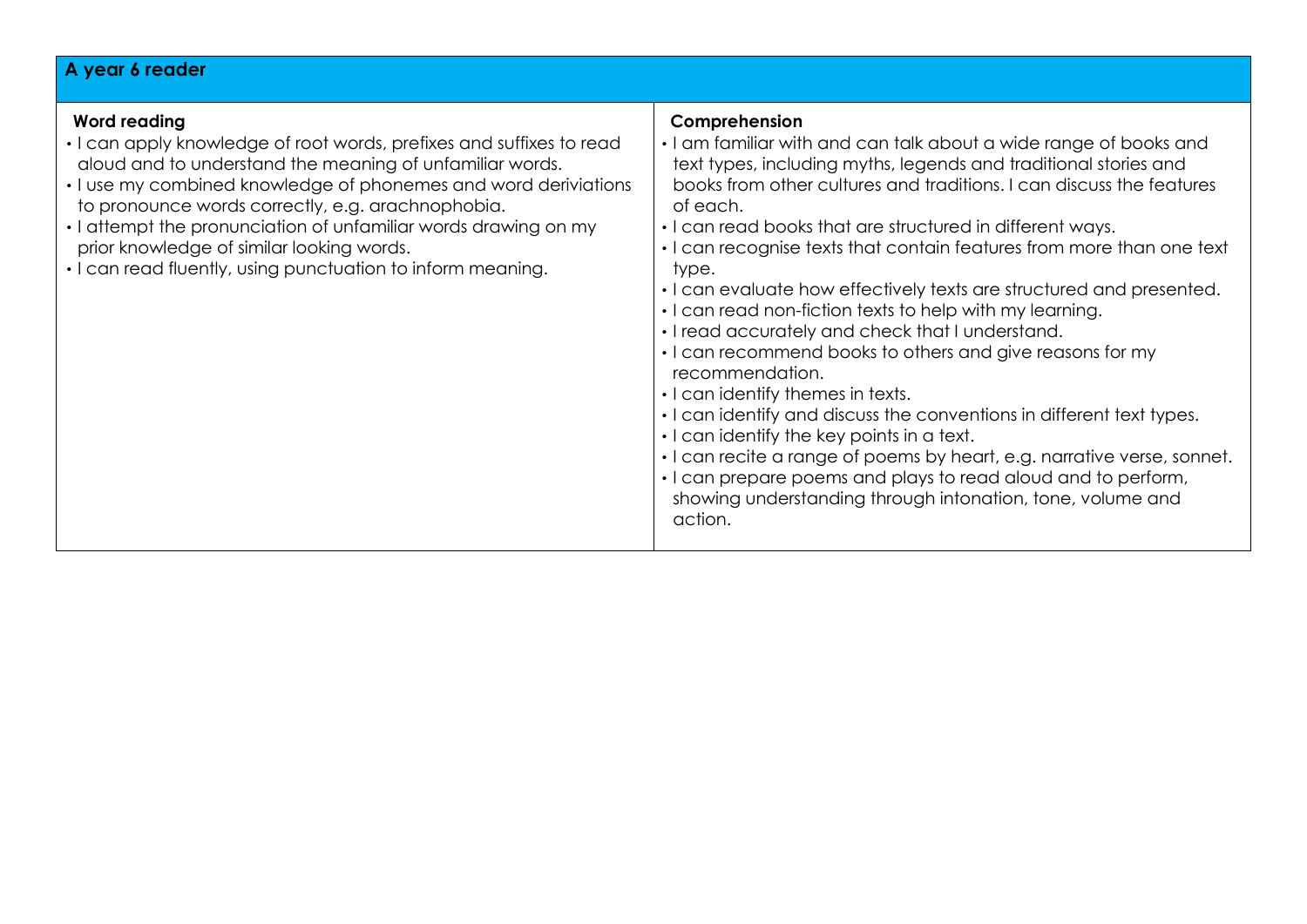# **Progression of Skills: Being a Writer**

| A year 1 writer                                                                                                                                                                                                                                                                                                                                                                                                                                                                                                                                                                                                                                                                                                                                                                              |                                                                                                                                                                                                                                                                                                                                                                                                                                        |                                                                                                                                                                                                                                                                                                                                                                                                                                                                                                                                           |
|----------------------------------------------------------------------------------------------------------------------------------------------------------------------------------------------------------------------------------------------------------------------------------------------------------------------------------------------------------------------------------------------------------------------------------------------------------------------------------------------------------------------------------------------------------------------------------------------------------------------------------------------------------------------------------------------------------------------------------------------------------------------------------------------|----------------------------------------------------------------------------------------------------------------------------------------------------------------------------------------------------------------------------------------------------------------------------------------------------------------------------------------------------------------------------------------------------------------------------------------|-------------------------------------------------------------------------------------------------------------------------------------------------------------------------------------------------------------------------------------------------------------------------------------------------------------------------------------------------------------------------------------------------------------------------------------------------------------------------------------------------------------------------------------------|
| <b>Transcription</b><br><b>Spelling</b><br>• I can identify known phonemes in<br>unfamiliar words.<br>• I can use syllables to divide words when<br>spelling. I use what I know about<br>alternative phonemes to narrow down<br>possibilities for accurate spelling.<br>• I can use the spelling rule for adding 's' or<br>'es' for verbs in the 3rd person singular.<br>. I can name all the letters of the alphabet in<br>order.<br>• I can use letter names to show alternative<br>spellings of the same phoneme.<br><b>Handwriting</b><br>• I can sit correctly at a table, holding a<br>pencil comfortable and correctly.<br>• I can form lower case letters in the correct<br>direction, starting and finishing in the right<br>place.<br>. I can form capital letters and digits 0-9. | Composition<br>• I can compose a sentence orally before<br>writing it.<br>• I can sequence sentences in chronological<br>order to recount and event or experience.<br>. I can re-read what I have written to check<br>that it makes sense.<br>· I leave spaces between words.<br>. I know how the prefix 'un' can be added<br>to words to change meaning.<br>. I can use the suffixes 's', 'es', 'ed', and 'ing'<br>within my writing. | <b>Grammar and punctuation</b><br>Sentence structure<br>• I can combine words to make a<br>sentence.<br>• I can join two sentences using 'and'.<br><b>Text structure</b><br>• I can sequence sentences to form a<br>narrative.<br>Punctuation<br>• I can separate words using finger spaces.<br>• I can use capital letters to start a<br>sentence.<br>• I can use a full stop to end a sentence.<br>• I can use a question mark.<br>• I can use an exclamation mark.<br>• I can use capital letters for names.<br>$\cdot$   can use 'l'. |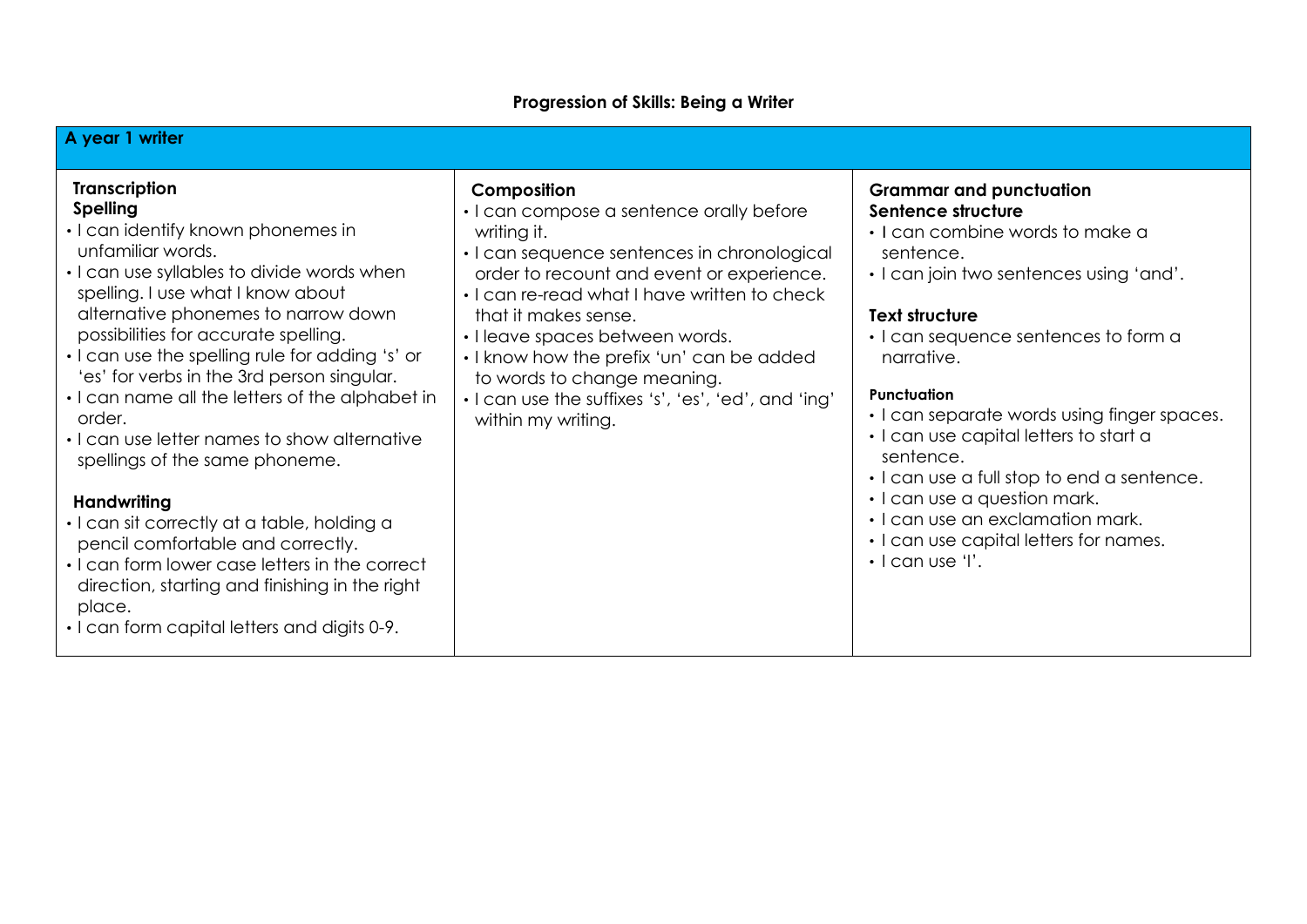## **A year 2 writer**

| <b>Transcription</b> |  |
|----------------------|--|
|                      |  |

Spelling

- I can segment spoken words into phonemes and record these as graphemes.
- I can spell words with alternatives spellings, including a few common homophones.
- I can spell longer words using suffixes such as 'ment', 'ness', 'ful', 'less', 'ly'.
- I can use my knowledge of alternative phonemes to narrow down possibilities for accurate spelling.
- I can identify phonemes in unfamiliar words and use syllables to divide words.

## **Handwriting**

- •I can form lower-case letters of the correct size relative to one another.
- •I can begin to use some of the diagonal and horizontal strokes needed to join letters.
- •I show that I know which letters are best left un-joined.
- •I use capital letters and digits of the correct size, orientation and relationship to one another and to lower case letters.
- •I use spacing between words that reflects the size of the letters.

### **Composition**

- I can write narratives about personal experiences and those of others, both real and fictional.
- I can write for different purposes, including real events.
- I can plan and discuss the content of writing and record my ideas.
- I am able to orally rehearse structured sentences or sequences of sentences.
- I can evaluate my own writing independently, with friends and with an adult.
- I can proofread to check for errors in spelling, grammar and punctuation.

## **Grammar and punctuation Sentence structure**

- I can use subordination and co-ordination.
- I can use expanded noun phrases.
- I can say how the grammatical patterns in a sentence indicate its function.

## **Text structure**

- I consistently use the present tense and past tense correctly.
- I can use the progressive forms of verbs in the present and past tense.

## **Punctuation**

- I use capital letters for names of people, places, day of the week and the personal pronoun 'I'.
- I correctly use question marks and exclamation marks,
- I can use commas to separate items in a list.
- I can use apostrophes to show where letters are missing and to mark singular possession in nouns.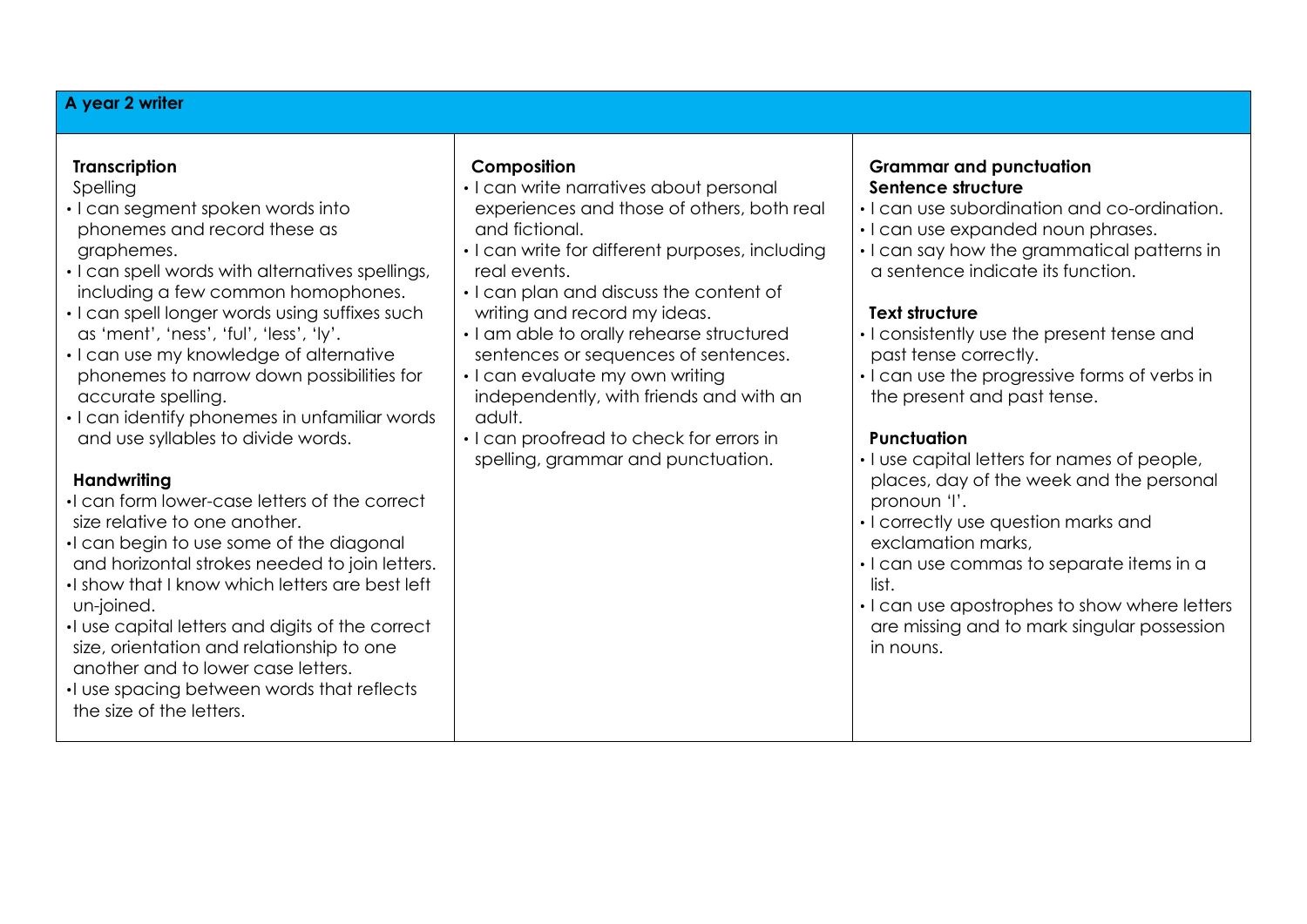|  |  |  |  |  | A year 3 writer |
|--|--|--|--|--|-----------------|
|--|--|--|--|--|-----------------|

| <b>Transcription</b><br><b>Spelling</b><br>• I can spell words with additional prefixes<br>and suffixes and understand how to add<br>them to root words.<br>• I recognise and spell homophones.<br>• I can use the first two or three letters of a<br>word to check its spelling in a dictionary.<br>• I can spell words correctly which are in a<br>family.<br>• I can spell the commonly mis-spelt words<br>from the Y3/4 word list.<br>• I can identify the root in longer words.<br>Handwriting<br>• I use the diagonal and horizontal strokes<br>that are needed to join letters.<br>• I understand which letters should be left<br>un-joined. | Composition<br>• I can discuss models of writing, noting its<br>structure, grammatical features and use of<br>vocabulary.<br>· I can compose sentences using a wider<br>range of structures.<br>• I can write a narrative with a clear<br>structure, setting, characters and plot.<br>• I can write non-narrative using simple<br>organisational devices such as headings<br>and sub-headings.<br>• I can suggest improvements to my own<br>writing and that of others.<br>• I can make improvements to grammar,<br>vocabulary and punctuation.<br>• I use a range of sentences with more than<br>one clause by using a range of<br>conjunctions.<br>. I use the perfect form of verbs to mark the<br>relationship of time and cause.<br>• I can proofread to check for errors in<br>spelling and punctuation. | <b>Grammar and punctuation</b><br>Sentence structure<br>• I can express time, place and cause by<br>using conjunctions, adverbs and<br>prepositions.<br><b>Text structure</b><br>· I am starting to use paragraphs.<br>• I can use headings and sub headings.<br>• I can use the present perfect form of verbs<br>instead of the simple past.<br><b>Punctuation</b><br>• I can use inverted commas to punctuate<br>direct speech. |
|-----------------------------------------------------------------------------------------------------------------------------------------------------------------------------------------------------------------------------------------------------------------------------------------------------------------------------------------------------------------------------------------------------------------------------------------------------------------------------------------------------------------------------------------------------------------------------------------------------------------------------------------------------|----------------------------------------------------------------------------------------------------------------------------------------------------------------------------------------------------------------------------------------------------------------------------------------------------------------------------------------------------------------------------------------------------------------------------------------------------------------------------------------------------------------------------------------------------------------------------------------------------------------------------------------------------------------------------------------------------------------------------------------------------------------------------------------------------------------|-----------------------------------------------------------------------------------------------------------------------------------------------------------------------------------------------------------------------------------------------------------------------------------------------------------------------------------------------------------------------------------------------------------------------------------|
|-----------------------------------------------------------------------------------------------------------------------------------------------------------------------------------------------------------------------------------------------------------------------------------------------------------------------------------------------------------------------------------------------------------------------------------------------------------------------------------------------------------------------------------------------------------------------------------------------------------------------------------------------------|----------------------------------------------------------------------------------------------------------------------------------------------------------------------------------------------------------------------------------------------------------------------------------------------------------------------------------------------------------------------------------------------------------------------------------------------------------------------------------------------------------------------------------------------------------------------------------------------------------------------------------------------------------------------------------------------------------------------------------------------------------------------------------------------------------------|-----------------------------------------------------------------------------------------------------------------------------------------------------------------------------------------------------------------------------------------------------------------------------------------------------------------------------------------------------------------------------------------------------------------------------------|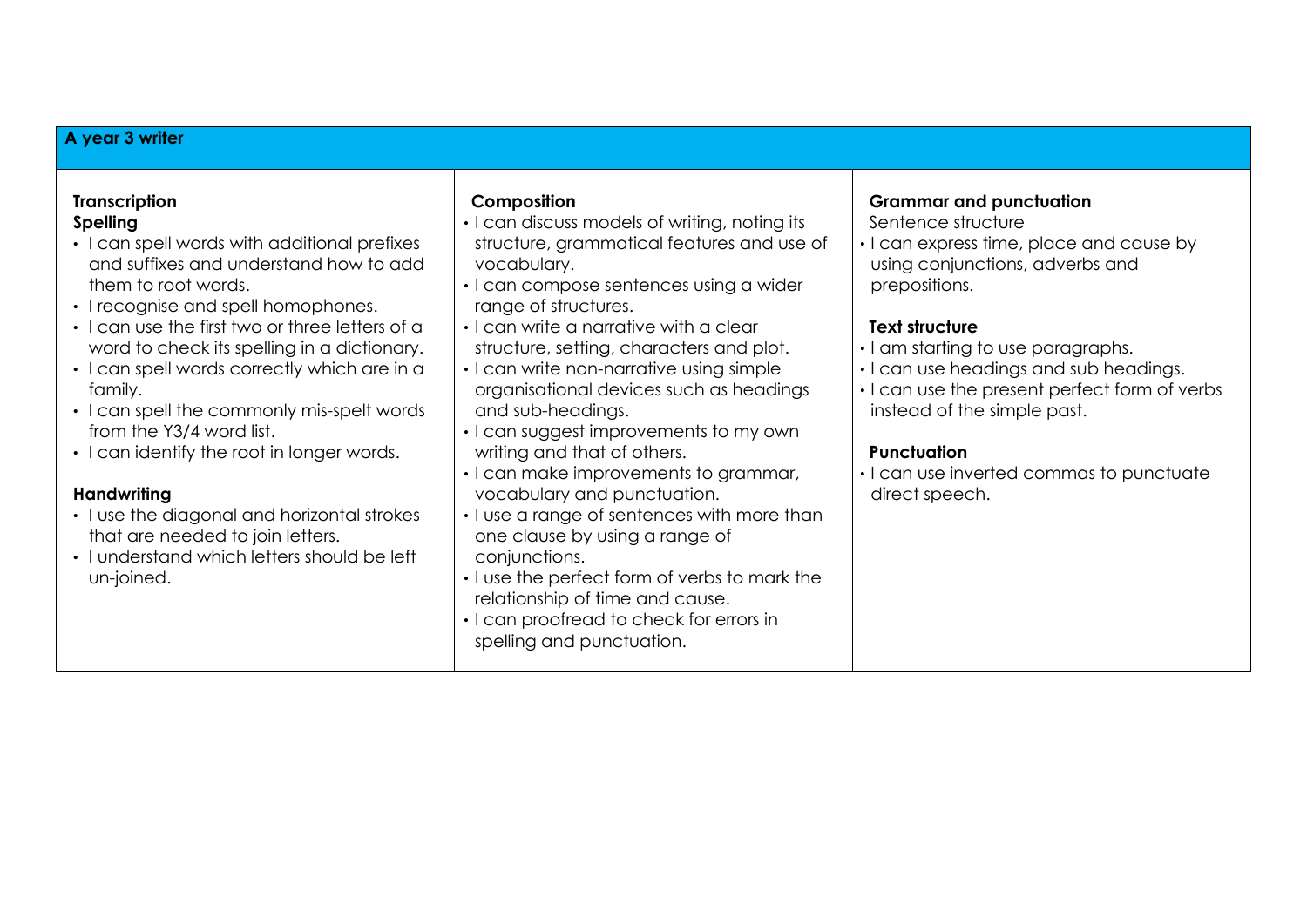## **A year 4 writer**

# **Transcription**

- **Spelling**
- I can spell words with prefixes and suffixes and can add them to root words.
- I can recognise and spell homophones.
- I can use the first two or three letters of a word to check a spelling in a dictionary.
- I can spell the commonly mis-spelt words from the Y3/4 word list.

# **Handwriting**

- •I can use the diagonal and horizontal
- strokes that are needed to join letters.
- •I understand which letters should be left unioined.
- •My handwriting is legible and consistent; down strokes of letters are parallel and equidistant; lines of writing are spaced sufficiently so that ascenders and descenders of letters do not touch.

# **Composition**

- I can compose sentences using a range of sentence structures.
- I can orally rehearse a sentence or a sequence of sentences.
- I can write a narrative with a clear structure, setting and plot.
- I can improve my writing by changing grammar and vocabulary to improve consistency.
- I use a range of sentences, which have more than one clause.
- I can use appropriate nouns and pronouns within and across sentences to support cohesion and avoid repetition.
- I can use direct speech in my writing and punctuate it correctly.

## **Grammar and punctuation Sentence structure**

- I can use noun phrases, which are expanded by adding modifying adjectives, nouns and preposition phrases.
- I can use fronted adverbials.

# **Text structure**

- I can write in paragraphs.
- I make an appropriate choice of pronoun and noun within and across sentences.

# **Punctuation**

- I can use inverted commas and other punctuation to indicate direct speech.
- I can use apostrophes to mark plural possession.
- I use commas after fronted adverbials.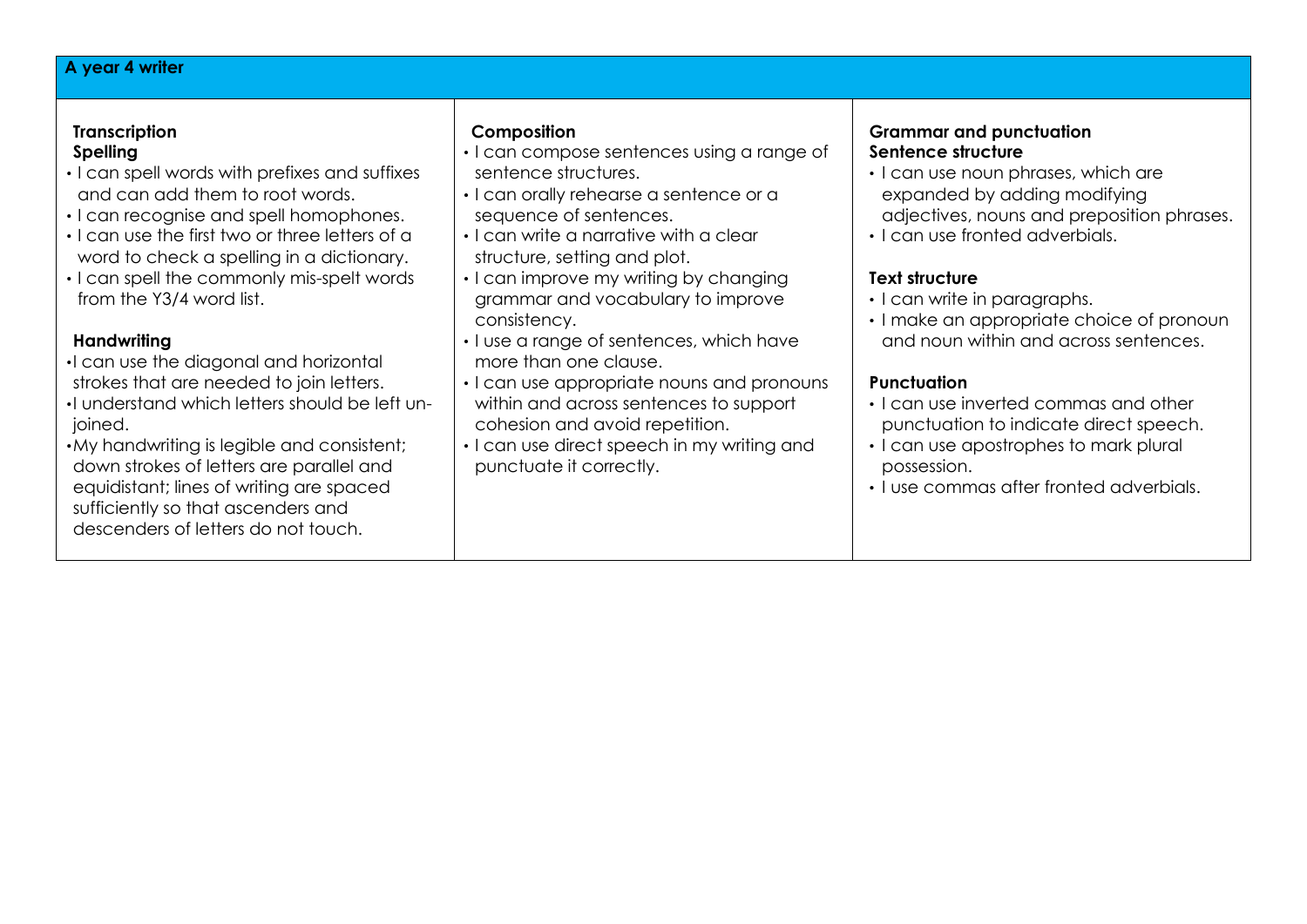| A year 5 writer                                                                                                                                                                                                                                                                                                                                                                                                                                                                                                                                                                                                                                                                                                                                                                                   |                                                                                                                                                                                                                                                                                                                                                                                                                                                                                                                                                                                                                                                                                                                                             |                                                                                                                                                                                                                                                                                                                                                                                                                                                       |
|---------------------------------------------------------------------------------------------------------------------------------------------------------------------------------------------------------------------------------------------------------------------------------------------------------------------------------------------------------------------------------------------------------------------------------------------------------------------------------------------------------------------------------------------------------------------------------------------------------------------------------------------------------------------------------------------------------------------------------------------------------------------------------------------------|---------------------------------------------------------------------------------------------------------------------------------------------------------------------------------------------------------------------------------------------------------------------------------------------------------------------------------------------------------------------------------------------------------------------------------------------------------------------------------------------------------------------------------------------------------------------------------------------------------------------------------------------------------------------------------------------------------------------------------------------|-------------------------------------------------------------------------------------------------------------------------------------------------------------------------------------------------------------------------------------------------------------------------------------------------------------------------------------------------------------------------------------------------------------------------------------------------------|
| <b>Transcription</b><br><b>Spelling</b><br>• I can form verbs with prefixes.<br>• I can convert nouns or adjectives into verbs<br>by adding a suffix.<br>• I understand the rules for adding prefixes<br>and suffixes.<br>• I can spell words with silent letters.<br>• I can distinguish between homophones<br>and other words which are often confused.<br>• I can spell the commonly mis-spelt words<br>from the Y5/6 word list.<br>. I can use the first 3 or 4 letters of a word to<br>check spelling, meaning or both in a<br>dictionary.<br>· I can use a thesaurus.<br>• I can use a range of spelling strategies.<br>Handwriting<br>• I can choose the style of handwriting to use<br>when given a choice.<br>• I can choose the handwriting that is best<br>suited for a specific task. | Composition<br>• I can discuss the audience and purpose of<br>the writing.<br>• I can start sentences in different ways.<br>• I can use the correct features and<br>sentence structure matched to the text<br>type we are working on.<br>• I can develop characters through action<br>and dialogue.<br>• I can establish a viewpoint as the writer<br>through commenting on characters and<br>events.<br>• I can use grammar and vocabulary to<br>create an impact on the reader.<br>I can use stylistic devices to create effects<br>in writing.<br>. I can add well-chosen detail to interest the<br>reader.<br>· I can summarise a paragraph.<br>• I can organise my writing into paragraphs<br>to show different information or events. | <b>Grammar and punctuation</b><br>Sentence structure<br>• I can use relative clauses.<br>. I can use adverbs or modal verbs to<br>indicate a degree of possibility.<br><b>Text structure</b><br>. I can build cohesion between paragraphs.<br>. I can use adverbials to link paragraphs.<br><b>Punctuation</b><br>• I can use brackets, dashes and commas to<br>indicate parenthesis.<br>• I can use commas to clarify meaning or<br>avoid ambiguity. |